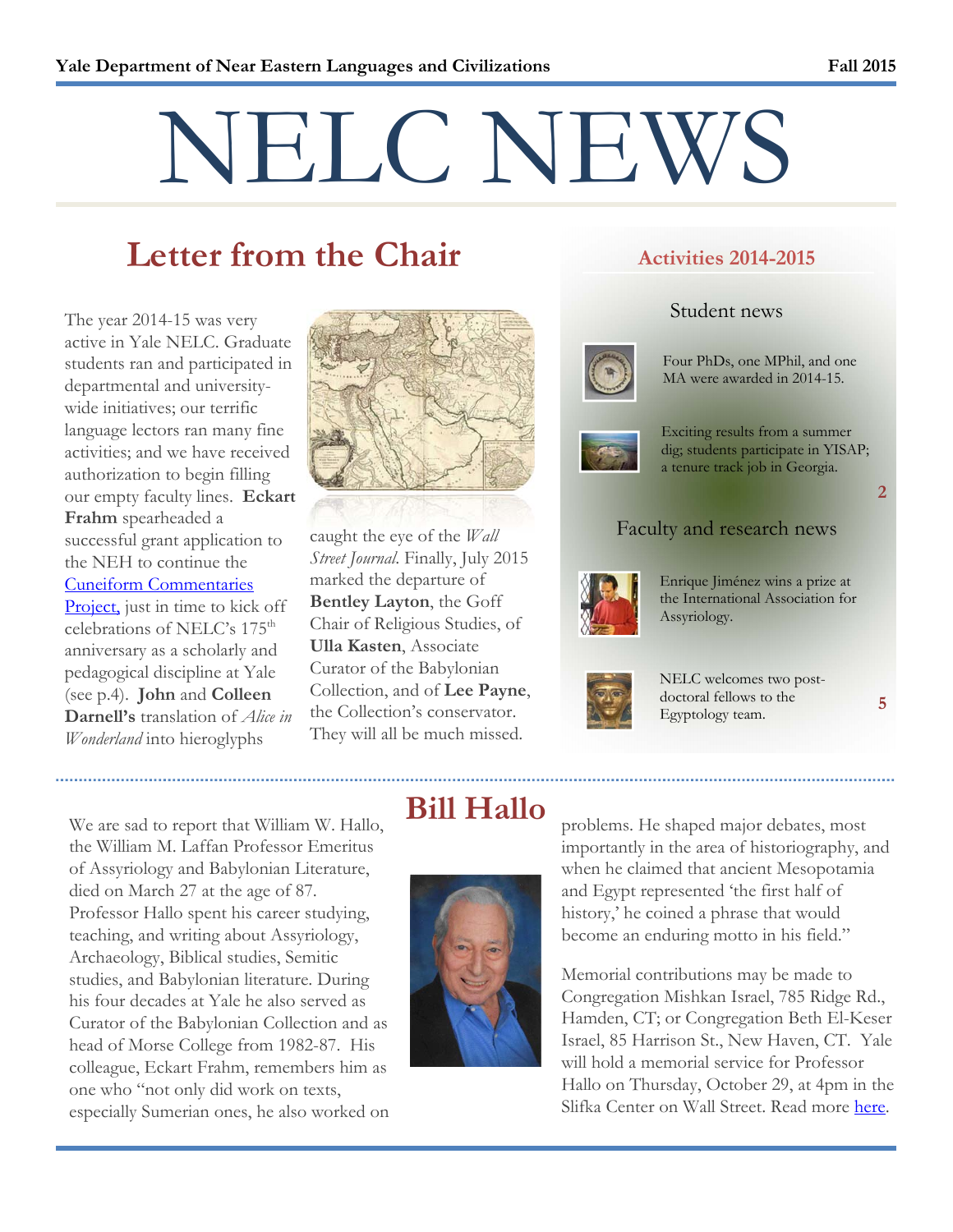Four NELC students received their PhDs from the University in 2014-15. In May, **Niv Allon** returned to Yale to collect his diploma along with **Marina Brown** and **Matteo di Giovanni**. Joining them on the stage was **Hasan Alsulami**, MA in Arabic Studies.



**Allon**, whose thesis was examined in the fall of 2014, wrote on "Writing, Violence

and the Military: Visualizing Literacies at the Time of Horemhab (1550-1295 BCE)"; he continues his Egyptology research at the Metropolitan Museum of Art in New York City.



**Brown** and **di Giovanni** shared the 2015 Horwitz Prize. **Marina's** dissertation, "Keeping Enemies

Closer: Ascribed

Material Agency in Ancient Egyptian Rock Inscriptions and the Projection of Presence and Power in Liminal Regions," will form the basis of her post-doctoral work in the coming year (see p.5); **Matteo's** dissertation on Aristotle's *Metaphysics* forms part of an extensive research project that he is pursuing in his faculty position in the Philosophy department at Ludwig-Maximilians-Universität München.

**Hadi Jorati** completed his second PhD with a dissertation that was successfully examined

in the fall of 2014, on "Science and Society in Medieval al-Din Tusi



and the Politics of Patronage"; he is an assistant professor at the Ohio State University.



Finally, **Geoff Moseley** earned an MPhil in Classics and NELC, a self-

**Geoff Moseley** 

designed program combining

Greek, Arabic, and philosophy.

## **Graduate Student & Alumni News**

#### **Tasha Dobbin-Bennett** '14

writes: "I began in May 2014 as the Papyrologist at the Beinecke Rare Book and Manuscript Library, where my primary responsibility



*Conserving papyri at the Yale University Library Conserving page 5* 

was the Yale Papyrus Collection, which numbers almost 7000 inventoried items. Working closely with the Beinecke and Sterling Memorial Libraries, I updated the catalog, digitized the majority of the Collection, and prepared it for a large-scale data migration. But the highlight of my position was working alongside the Special Collections Conservation team to clean, repair, and house papyri. I never get tired of seeing a previously dirty, scrunched up ball of papyrus straightened, cleaned, and ready for a scholar to read. It really is thrilling when you realize that you are stepping into a moment within a person's life, albeit often as much as 2000 years later!" After eight years in New Haven Tasha and her family will be moving to Georgia where she has been appointed Assistant Professor of Art History and Studio Arts at Oxford College of Emory University. **Nick Kraus** has been involved with the Jezreel Valley Regional Project, which continues to uncover at Megiddo the only Roman legionary camp so far excavated in the eastern empire from the 2<sup>nd</sup>-3<sup>rd</sup> centuries CE. Working under the auspices of the IAA and the Albright Institute of Archaeological Research, the team has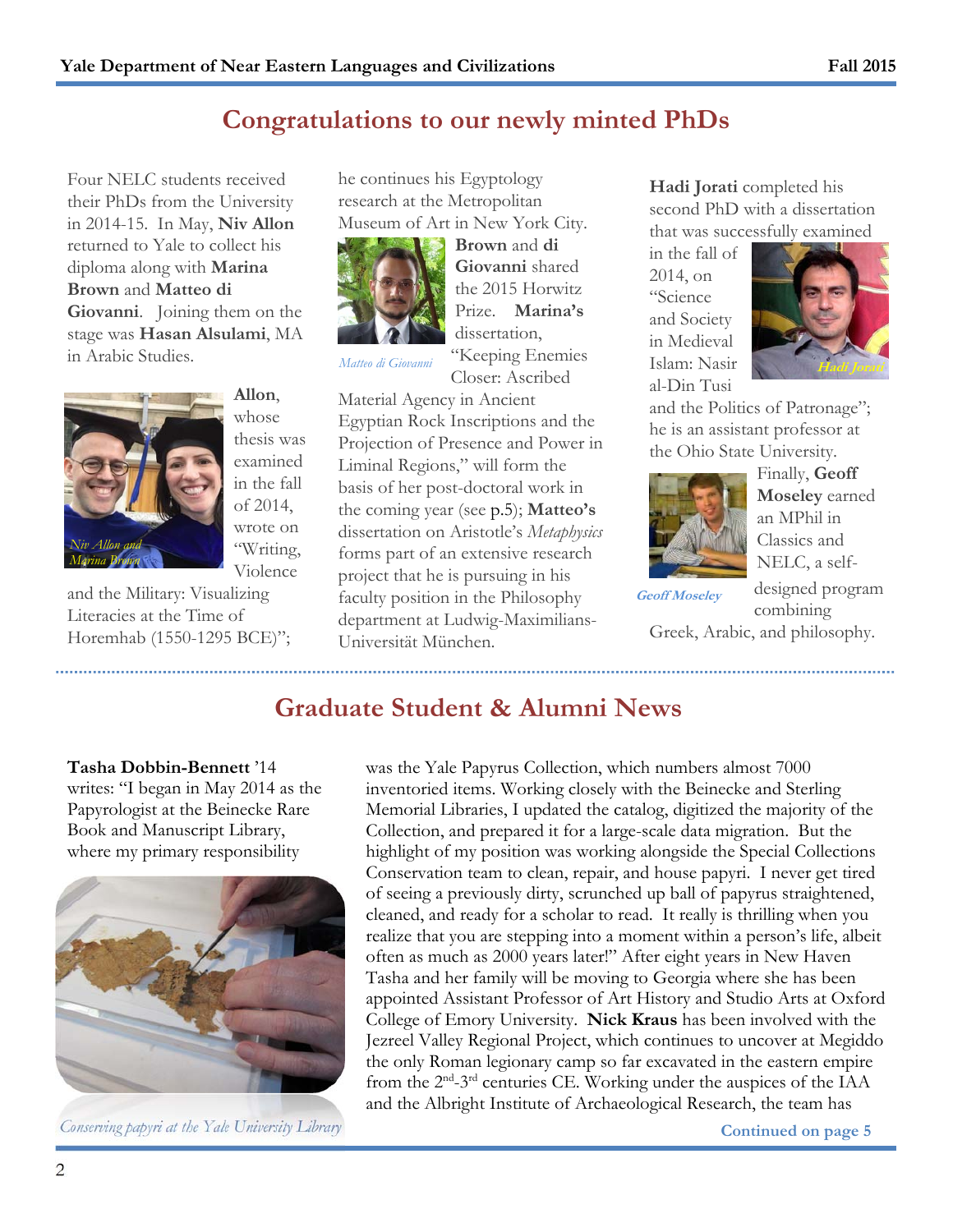## **Faculty news**

In 2014, **Dimitri Gutas** was elected an honorary member of the Turkish Academy of Sciences and a corresponding member of the Academy of Athens. Also in 2014, the revised edition of his *Avicenna and the Aristotelian Tradition: Introduction to Reading Avicenna's Philosophical Works* (Brill) won The World Prize for the Book of the Year of the Islamic Republic of Iran. A collection of his articles on Avicenna was published by Variorum, *Orientations of Avicenna's Philosophy. Essays on His Life, Method, Heritage* (Ashgate 2014). In addition to his work on the Cuneiform Commentaries Project, **Eckart Frahm** served



on the Steering Committee for YISAP, and served the Department ably as DGS. **Ben** and **Karen Foster** led an AYA group to Iran in May. **Ben** has a new book forthcoming in

November 2015 with Routledge: *The Age of Agade: Inventing Empire in Ancient Mesopotamia.* **John Coleman Darnell** had an active year teaching and conducting archaeological expeditions to Elkab, where **Alberto Urcia** assisted him, incorporating new technologies into field research (see also below). Also in Egypt, Associate Research Scholar **Gillian Pyke** continued her work with Professor Steven Davis (Religious Studies) in the YMAP South and North projects. **Sarab Al Ani** presented her



work at the NY Arabic Teachers Council conference, "Towards a More Effective Testing of Arabic L2 Reading Comprehension*.*" She also organized a workshop by Elinor Holand, who led students and faculty in an exploration of Arabic script calligraphy. **Sarab**,

**Muhammad Aziz**, **Dina Roginsky**, **Shiri Goren**, and **Farkhondeh Shayesteh** all did rigorous ACTFL training for OPI testing. **Muhammad** and **Sarab** taught Arabic in



**Muhammad Aziz obser** 

Yale's Summer Session. **Jonas Elbousty** arranged and coordinated the Yale Study Abroad program in Arabic, which was held in Rabat, Morocco. He and the other Arabic lectors had three students win prestigious CASA fellowships, and are proud to announce that Yale's Arabic placement test is now available online. **Aziz** and **Elbousty** have also finished work on *Advanced Arabic Literary Reader*, which will be published in December 2015.

**Etem Erol** was promoted to Senior Lector I and taught Ottoman (along with his regular load of Turkish courses) to enthusiastic students in the Spring. Yale students led by **Farkhondeh Shayesteh** visited the Beinecke Library. The collection includes numerous manuscripts written in modern Persian, including centuries-old editions of the Shahnameh (the Book of Kings), the Eskandarnameh (the Book of Alexander), and poetry by Hafez. The collection also contains texts written in Pahlavi or Middle Persian, which help to convey a

sense of the long history of Persian language and literature. Students were also able to view the beautiful illustrative miniatures, a distinctive Persian art form that appears in many of the manuscripts.



**Persian students visit Beinecke** 

Digital Archaeology specialist **Alberto Urcia** writes: "In 1961 the Penn-Yale expedition was launched under the direction of W.K. Simpson. This initiative investigated Bronze Age Nubian cemeteries in the area of Toshka West; the New Kingdom tombs of the princes of Miam at Toskha East, the most famous of which is Heka-nefer; and the important rock inscriptions at Gebel Agg. Much of the archaeological material from the Middle Nubian sites remains unpublished. In 2008, the Peabody Museum

**Continued…**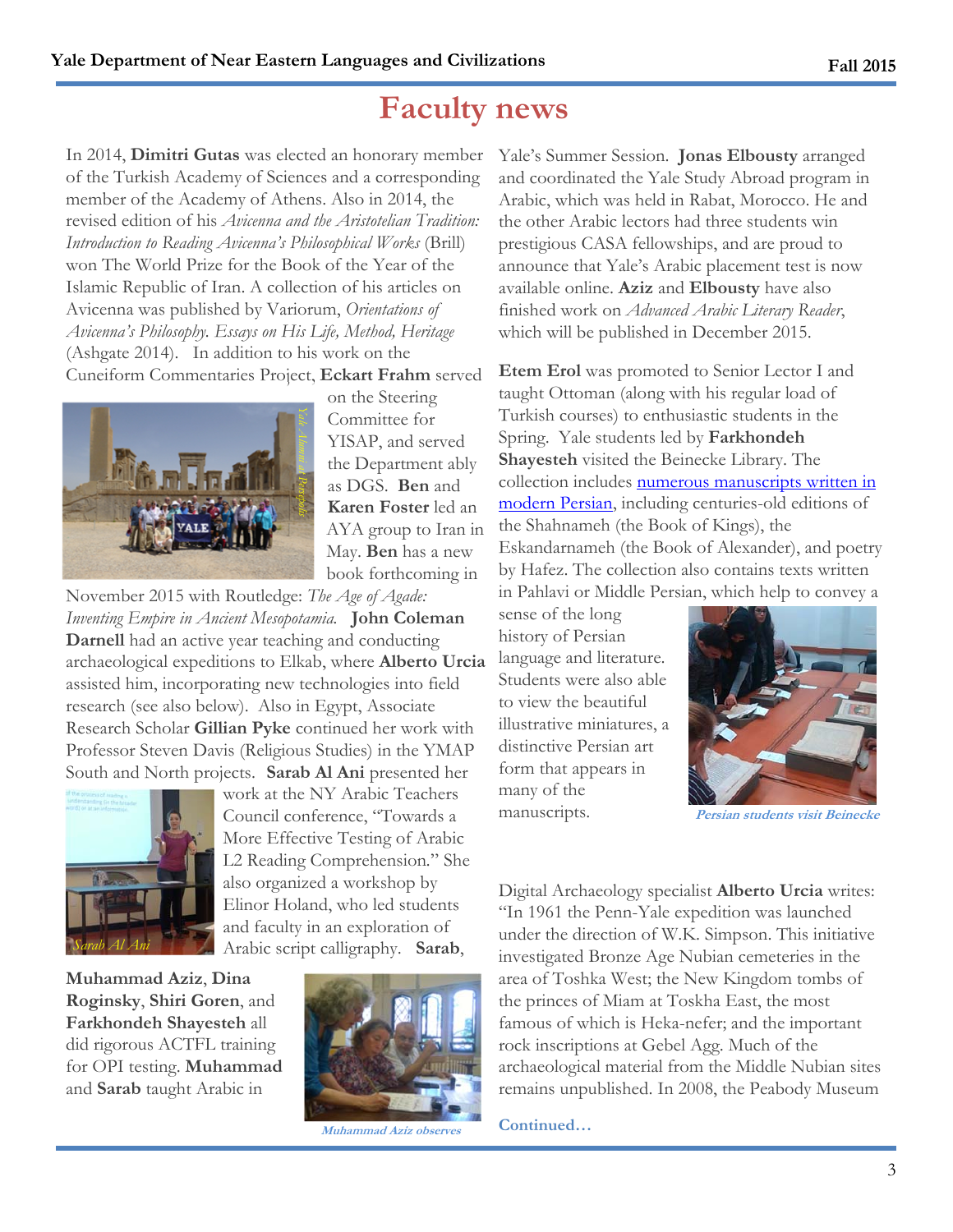#### **(Continued)**

of Natural History in collaboration with Yale Egyptology began a reexamination of the material from Toshka West Cemeteries B, C, and D,



the site of Gebel Agg, and other sites, based on excavation records and objects now stored at West Campus. **Maria Gatto** (NELC Research Fellow 2008-13) is coordinating the project and the Nubian section, working along with **Colleen Darnell**, who is responsible for the Egyptian artifacts, and **Renee Leary**, who is doing the fundamental work of review, description, and database entry. **Alberto**  is curating the graphic

documentation, integrating the archive with new high-resolution photographs (in collaboration with YDC2 and the Department of Anthropology), producing maps, and managing layout for the upcoming publication. We look forward to discovering this amazing collection, including the history of the Expedition and its participation in the UNESCO campaign for the safeguarding of these endangered ancient cultures." Many cultural events were hosted by the Hebrew program this year, including screenings of the provocative comedy "Zero Motivation" and of "The Band's Visit" (jointly by the Arabic and Hebrew programs). Israeli author Assaf Gavron gave a talk about his novel *The Hilltop*, followed by an honest conversation in Hebrew with advanced students and members of the community on writing amidst political and social crisis. Students in Conversational Hebrew expanded their culinary reach as well as linguistic horizons while cooking together with Israeli chef Avinadav Levy. Students in **Dina Roginsky's** spring class participated in a theater workshop offered by Israeli director and Yale school of Drama student, Yagil Eliraz. The program also supported a production of "Cabaret," directed by a student of our program, and co-sponsored the dance performance "Archive" by Arkadi Zaides, which embodies the Israeli-Palestinian conflict. **Dina** was one of the panelists in the thoughtprovoking roundtable after Zaides' performance. More collaboration is planned for next year, including the Hebrew-Arabic theater performance "In Between" by Palestinian-Israeli Ibrahim Miari. **Dina** is working on a survey to better understand the motivations and expectations of our Hebrew students and presented part of the results in Tel Aviv in June 2015. Hebrew Language Coordinator **Ayala Dvoretzky** continues her active participation and presentation of talks in the annual Yale Pedagogy Workshop for Foreign Language Teaching Fellows and Instructors. Finally, **Shiri Goren** was promoted to Senior Lector II and elected to the new FAS Senate.

#### **Edward Elbridge Salisbury celebrations**



**"Sincere, devout, high-minded, generous"** 

2016 marks the  $175<sup>th</sup>$  anniversary of the appointment of E. E. Salisbury as the first professor of Arabic and Sanskrit in the U.S. Salisbury both developed America's first formal academic program in what were then known as Oriental languages, and offered Yale's first graduate classes. Salisbury's wide-ranging expertise and interests are now pursued in the departments of NELC, East Asian Languages and Literature, History, History of Art, and Religious Studies; in the work carried on by CMES, YISAP, and SASC; in the University Art Gallery, the Center for British Art, Sterling and Beinecke libraries; and in the Babylonian Collection. We plan events across Yale throughout 2016, each celebrating a different aspect of Salisbury's legacy. Please contact the chair of the organizing committee, kishwar.rizvi@yale.edu, for more information.

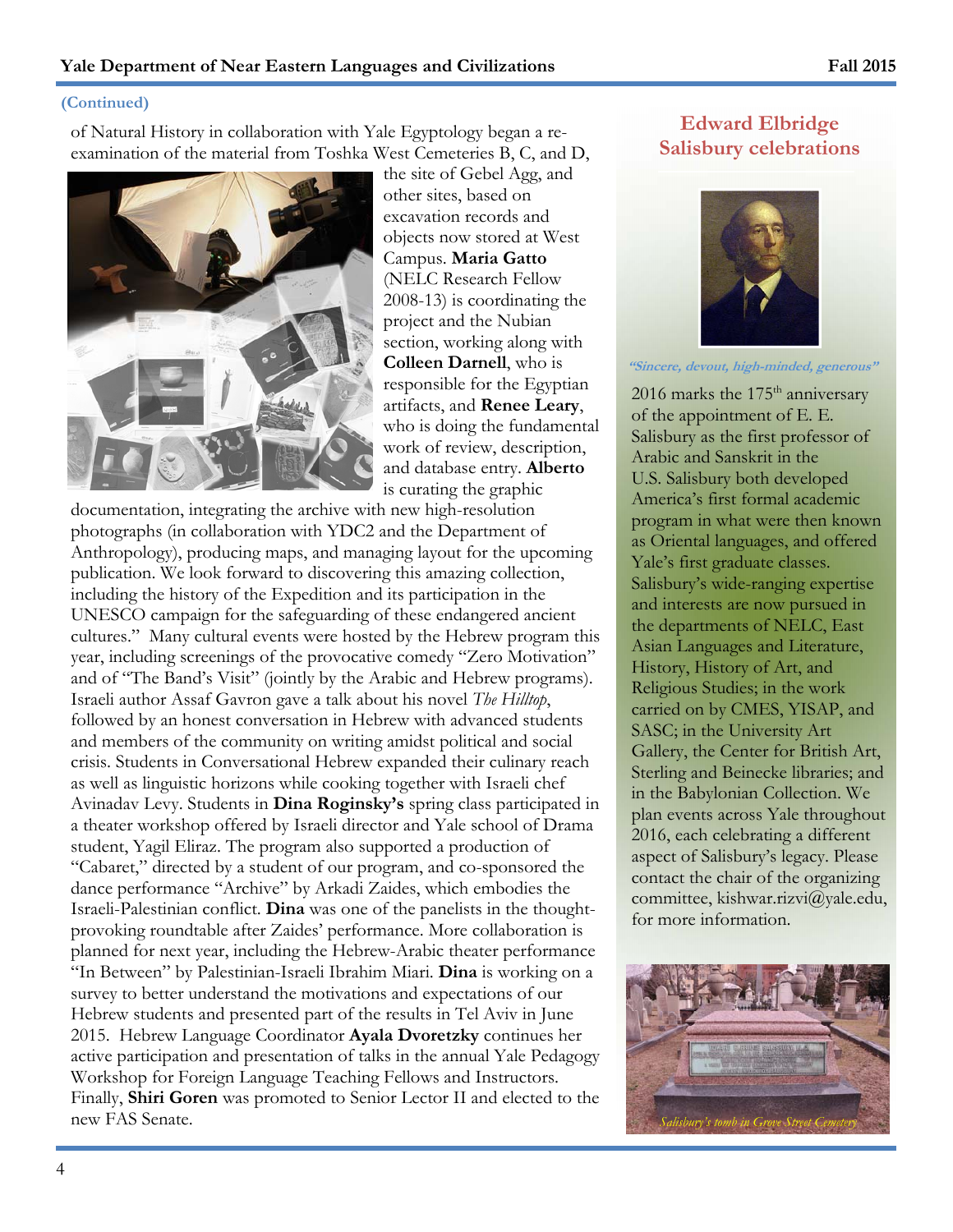#### **Graduate Student and Alumni News (continued)**

uncovered some of the camp's main streets and a building that was possibly the commander's residence*.* Tel Megiddo is a vital strategic site in the area; the discovery of the Roman camp will be of crucial importance to understanding the organization and the mechanics of Roman imperialism in the

period. **Nick** also earned a qualification from the Yale Initiative for the Study of Antiquity and the Premodern world (YISAP) this spring, with a capstone project on commentary in antiquity. After



spending a year doing in research in Germany, **Shiyanthi Thavapalan** has returned to Yale to continue working on her dissertation. **Shana Zaia** and **Mary Frazer** are making great progress on their dissertations: **Shana** is teaching Akkadian, while **Mary** is collaborating actively on the CCP project. **Matthew Glassman**, **Julia Goetz**, and **Michael Rapoport** all successfully passed their third-year comprehensive exams: congratulations! **Julia** is also completing an MPhil. **Matt** returned to excavate at Khirbet el Maqatir in Israel this summer, and took the YISAP core seminar on Commentary last spring. **Esraa al-Shammari** is continuing her PhD studies at UPenn this fall. **Mareike Koerner** '14 has been reappointed as a Visiting Assistant Professor in Religion at Trinity College in Hartford, just up the road from New Haven. **Alicia Cunningham-**

**Cunningham-Bryant** Cunningham-Bryanı



**Bryant** '12, Assistant Professor of Intellectual Heritage at Temple University, has been promoted to Associate Director for Special Programs. Bringing an interdisciplinary and diachronic approach to link a traditional great books

program with non-traditional primary sources and experiential learning, she is creating a revolutionary core program. Her NELC training is never far away, she writes, as she teaches *Gilgamesh* every year and always brings in Egyptological texts and art.

## **Postdoctoral Fellows**

#### **Agnete Wisti Lassen**, the Kohut Post-Doctoral

Associate at the Babylonian Collection, organized the Ancient Textiles Symposium in November 2014 which brought together scholars from Yale, Brevard College, and Copenhagen (see also p.6).



The International Association for Assyriology awards



an annual prize for the best Assyriological article written after the PhD. This year's winner, announced at the 61<sup>st</sup> Rencontre Assyriologique Internationale in Bern, Switzerland, is **Enrique Jiménez**, post-doctoral researcher in the Department and Senior Editor of Yale's Cuneiform Commentary Project (see p.1). He received the prize for

"New Fragments of Gilgameš and Other Literary Texts from Kuyunjik," *Iraq* 76 (2014).

NELC welcomes two new Simpson post-doctoral

researchers for the fall of 2015. One, **Marina Brown**, is an old friend (see p.2): she will develop the rock-art database that forms the core of her dissertation into a digital



resource. **Christina Geisen** comes to us from Toronto, where she wrote a PhD on "Basilophoric personal names in Ancient Egypt and Mesopotamia." She has additional specialties in Islamic Studies and Pre-and Early History, and has been an SSHRC postdoctoral fellow; most recently, she has served as epigrapher with the Penn-Yale-IFA group in Abydos. While at Yale she will teach Ancient Egyptian as well as conducting her own research.